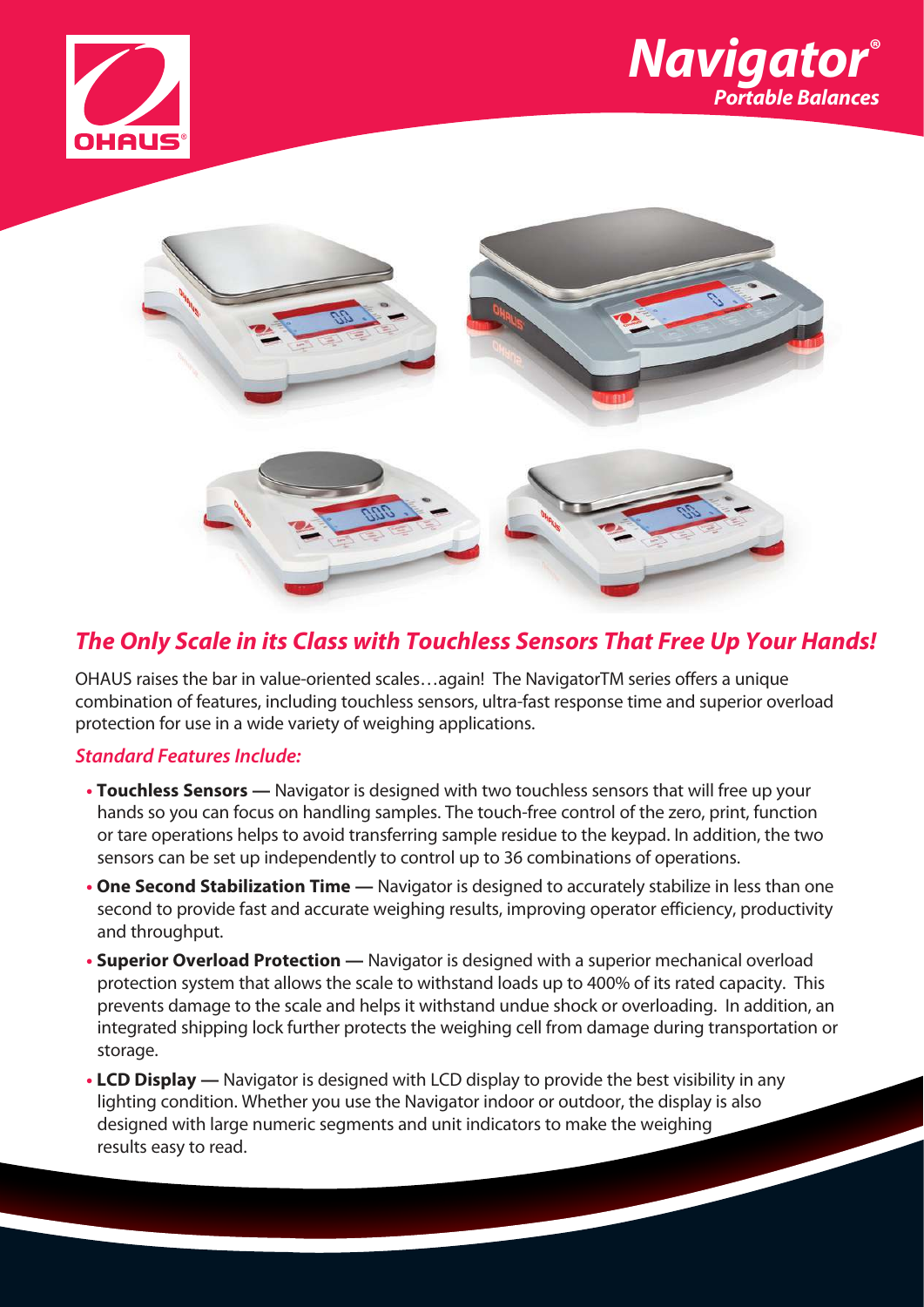# **Navigator**® **Portable Balances**

**With its best-in-class combination of features, versatility and performance, the OHAUS Navigator offers a wide range of use in industrial, food and laboratory weighing applications.** 

# **Unsurpassed Cleanliness**

- Designed with two touchless sensors that free up your hands, allowing you to focus on handling samples and keeping the scale free from contaminants. The touch-free control of tare, zero, print, function and display backlight helps to minimize touching the keypad, thereby avoiding cross-contamination or unwanted residue on or from the scale.
- A polished stainless steel pan, corrosion-free plastic housing and spill-resistant pan sub-assembly embodies a hygienic design that is easy to clean.
- The optional full-body in-use cover wraps over and around the housing and keypad to guard against spills, dust and contamination.

# **Unmatched Productivity**

- Stabilizes in less than one second to provide fast, accurate and repeatable weighing results. This helps improve operator efficiency and increase productivity.
- The optional internal rechargeable lead acid battery can operate LCD versions up to 100 hours (or over twelve 8-hour days) of normal use on a full charge. With maximized portability, the scale can be transported and used where power outlets are not readily available. The rechargeable battery also helps minimize battery replacement and maintenance costs.
- A wave of the hand over the touchless sensors eliminates the extra effort or time to press the keys, which helps increase convenience and efficiency.
- A bright backlit LCD provides optimum visibility in any lighting condition indoors or out with large digits and indicators that make it fast and easy to read the weighing results.

# **Unbeatable Durability**

- Built to hold up to serious loads, the superior mechanical overload protection system enables the scale to safely bear loads up to 4 times its rated capacity.
- Constructed of a high-strength 304 type stainless steel pan and impact-resistant ABS plastic housing that helps the scale stand up to years of use or abuse.
- The touchless sensors minimize the need to press the keypad with your hand, a knife or other sharp objects, reducing wear and tear of the keypad and increasing the effective life of the scale.







Navigator XT Navigator XL Navigator with square pan Navigator with round pan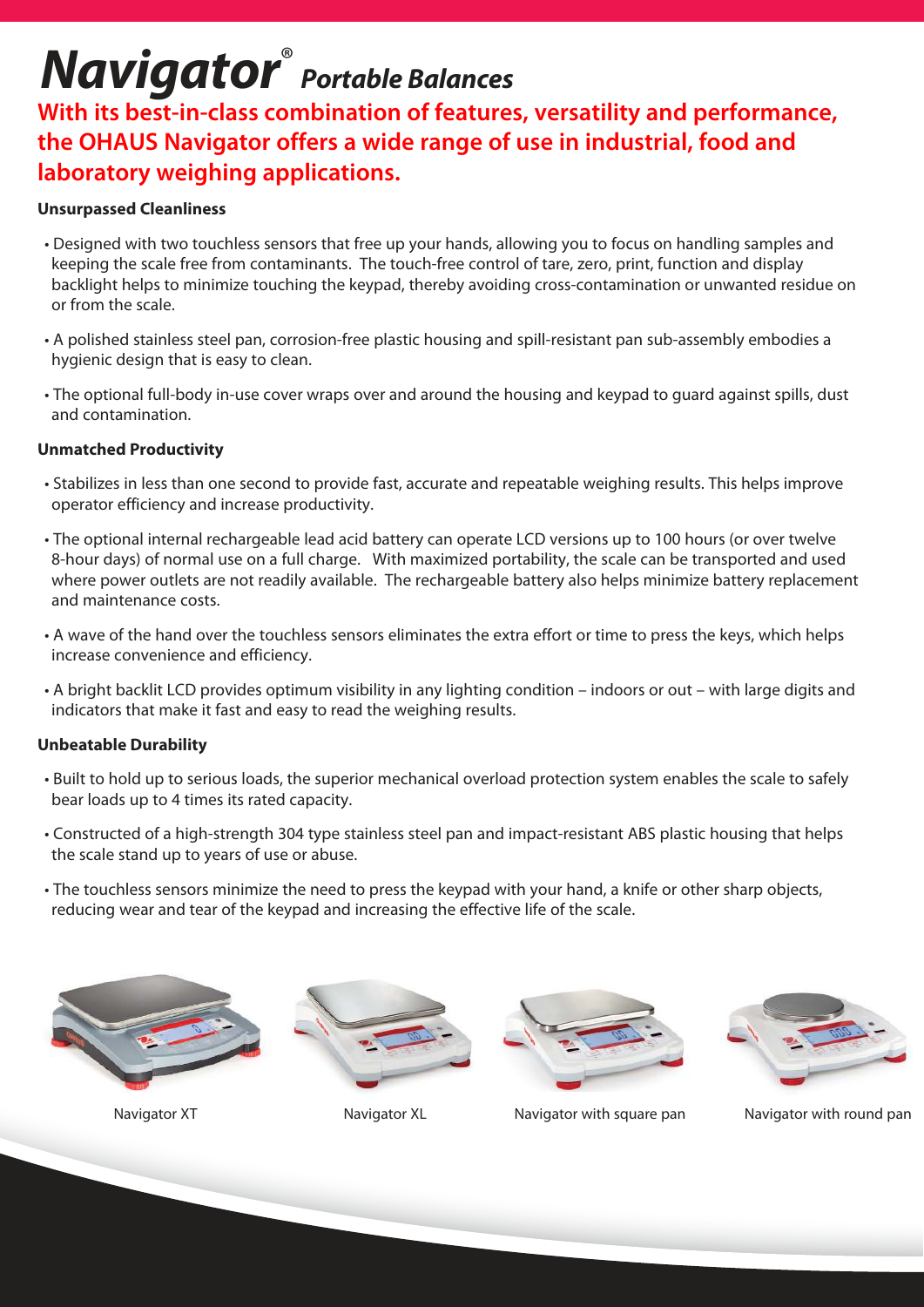# **Features**

### **Optional Internal Rechargeable Battery**

Enhance mobility by being able to work anywhere! The



optimal visibility in any lighting condition. Used indoors or outdoors, the large digits and indicators also make the weighing results fast and

sealed lead acid battery minimizes battery replacement and reduces maintenance costs.

#### **Multiple Application Modes**

Navigator is designed for versatility. Multiple application modes such as: counting, percent weighing, checkweighing, display hold and accumulation/totalization address a wide range of use in quality control, inventory management, shipping and receiving, recipes and for formulation, portioning and other popular applications.

### **Available RS232, USB or Ethernet Interface Kits**

These easily installed user options allow connecting the scale to peripheral devices for printing and/or data collection. The connecting cable is integrated in each kit, eliminating the need for additional interface cables.



### **Transportation Lock**

The transportation lock prevents undue pressure on the load cell to ensure the scale is received in operational condition. Unlock before use and lock when moving around different locations.

### **Skid-Resistant Leveling Feet**

easy to read.

**Backlit Display** The bright backlit LCD provides

Independently adjustable, the feet also have skidresistant rubber pads to provide superior stability, and help prevent damage from slipping or falling over a counter.

### **Touchless Sensors**

Two touchless sensors can be set up independently to operate up to 36 combinations of operations without touching the keys. Prolongs the life of the keys and keeps the scale clean. Sensors control: Tare, Zero, Print, Function and Display Backlight.

#### **Menu Lock Switch**

A menu lock switch acts as an extra supervisor control to prevent unwanted changes to protected scale settings. Simply

set up the scale to meet your specific needs then slide the lock switch to avoid changes and calibration.



### **Illuminated Up-front Level Indicator**

The integral level bubble is illuminated



at power up to aid in visibility, and serves as a reminder to level the scale prior to use.

### **EC Type Approved models**

For legal for trade or applications requiring approval, Navigator and Navigator XT include EC type approved models (Class III)

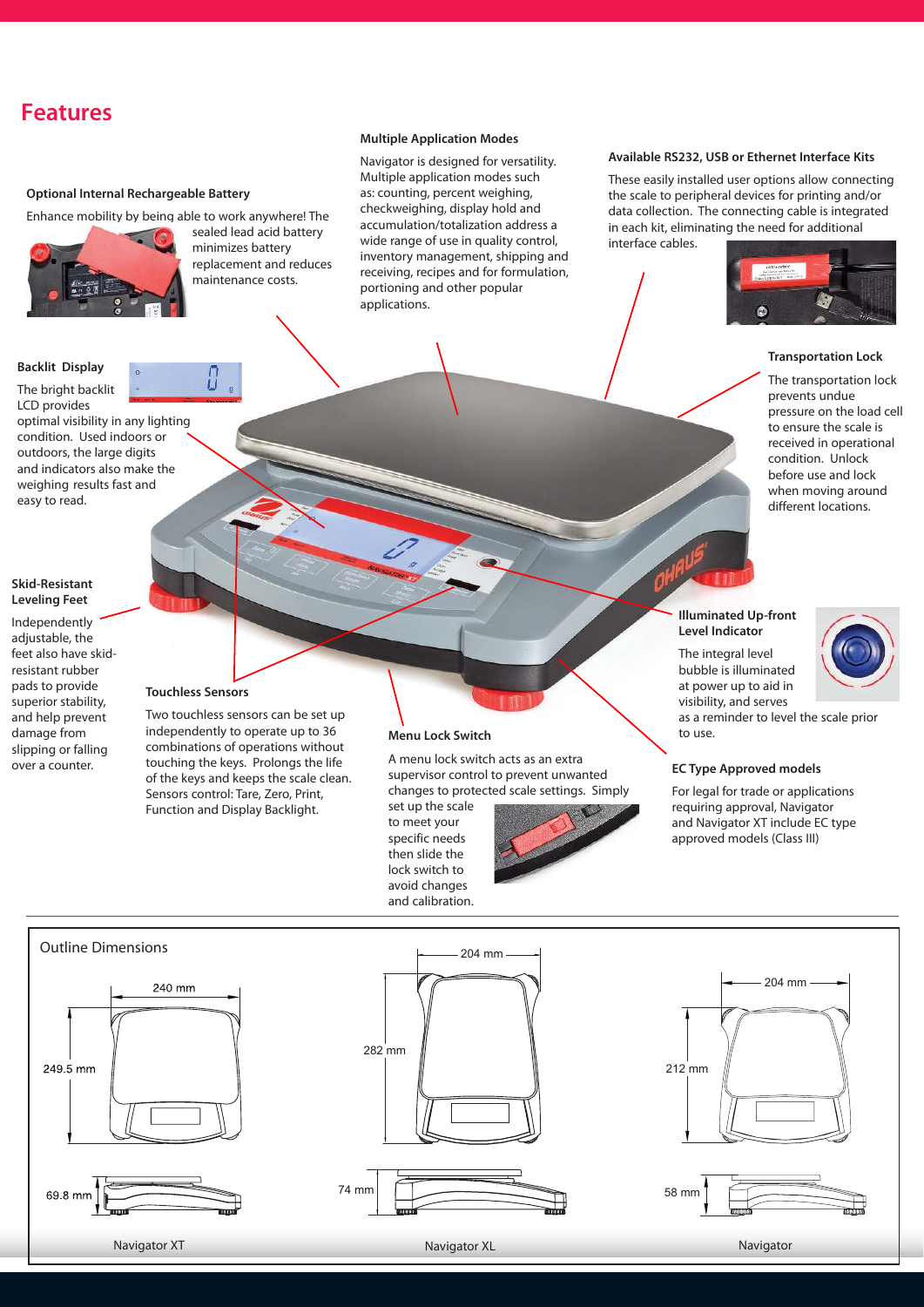# **Applications**

# **Laboratory and Research**

Designed to be easy to clean, precise and simple to use in laboratory environments. Simple set up, a spill-resistant housing, percent weighing mode and security features make this the ideal solution for laboratory applications such as formulation, quality inspections, testing and experimentation.





# **Industry and Manufacturing**

Designed to be robust, fast and accurate for ideal use in lightmedium duty industrial applications, including paint and ink mixing, packaging, sampling and parts counting. Up to 400% safe overload enhances protection of internal components, with an ultra-fast, one-second stabilization time to improve operator efficiency and productivity.

## **Home Office, Commercial Business and Manufacturing**

Designed to be tough, portable and reliable for ideal use in shipping and receiving, home office and warehouse environments. A display hold mode holds the weight for viewing that would otherwise be blocked by oversized packages. Battery operation, counting and checkweighing modes also expand range of use for hobbies, inventory management, inspection and quality control. In addition, the Navigator and Navigator XT are available EC Type approved (Class III) for commercial business or any applications requiring approval.





# **Food and Portioning**

Designed to be hygienic, low-maintenance and durable for ideal use in food service, portioning and pre-packaging. Weighing units such as lb, oz, lb:oz (including 1/8 fractional ounce), kg and g, and percent and checkweighing modes enhance its usefulness in behind-the-counter, prep station and kitchen environments.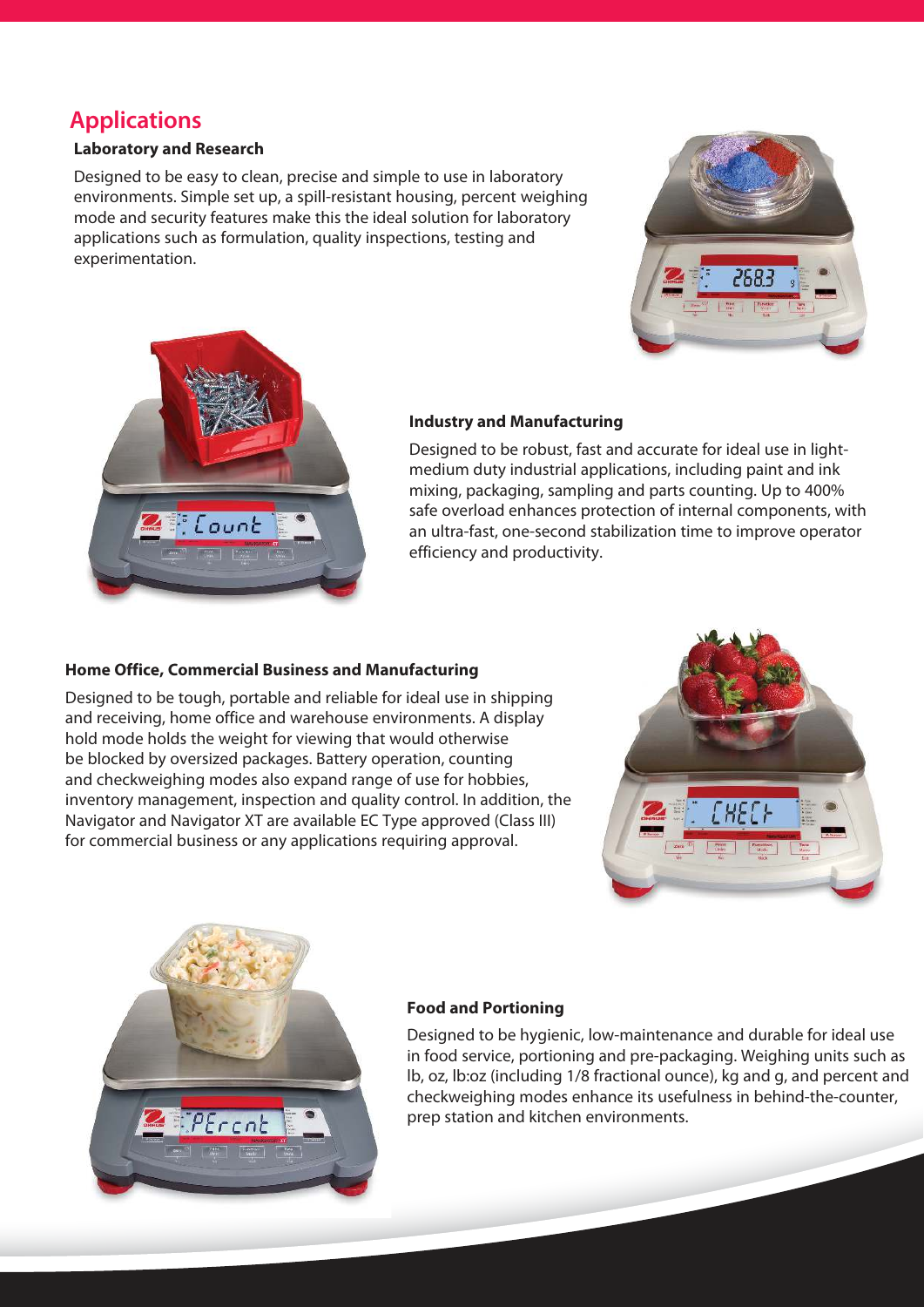General Specifications – Navigator, Navigator XL, Navigator XT

| <b>Stabilization Time</b>       | $\leq$ 1 second                                                                                         |
|---------------------------------|---------------------------------------------------------------------------------------------------------|
| Tare Range                      | Full capacity by subtraction                                                                            |
| <b>AC Power</b>                 | 12VDC 0.42A AC adapter (included), 100-240V 0.25A 50-60Hz                                               |
| Calibration                     | User-selectable external span or linearity calibration / Digital with external weight                   |
| <b>Operating Humidity Range</b> | 20% to 85%                                                                                              |
| Display Type                    | LCD: 6-digit 7-segment with white LED backlight                                                         |
| Display Size                    | 20 mm digits                                                                                            |
| Checkweigh Indicators           | Over-Accept-Under LCD annunciators                                                                      |
| Keypad                          | 4 mechanical keys, raised and with tactile feedback plus 2 touchless sensors                            |
| Leveling Adjustment             | Front-mounted level bubble with illumination / adjustable leveling feet with skid-resistant rubber pads |
| <b>Overload Capacity</b>        | 400% of rated capacity                                                                                  |
| <b>Power Conservation</b>       | User-enabled auto power-off after 5 minutes of inactivity                                               |
| <b>Storage Conditions</b>       | -20°C to 55°C at 10% to 90% relative humidity, non-condensing.                                          |

### Standard Models – Navigator XT

| <b>Models</b>                                      | <b>NVT1601</b>                                                                                                                                                                                              | <b>NVT3201</b>   | <b>NVT6401</b>   | <b>NVT10001</b>  | <b>NVT16000</b>  | <b>NVT1601M</b>  | <b>NVT3200M</b> | <b>NVT6400M</b> | <b>NVT16000M</b> |
|----------------------------------------------------|-------------------------------------------------------------------------------------------------------------------------------------------------------------------------------------------------------------|------------------|------------------|------------------|------------------|------------------|-----------------|-----------------|------------------|
| Capacity                                           | 1600 g                                                                                                                                                                                                      | 3200 g           | 6400 g           | 10000 g          | 16000 g          | 1600 g           | 3200 g          | 6400 g          | 16000 g          |
| Readability                                        | 0.1 <sub>q</sub>                                                                                                                                                                                            | 0.2 <sub>q</sub> | 0.5 <sub>q</sub> | 0.5 <sub>q</sub> | 1 <sub>q</sub>   | 0.5 <sub>q</sub> | 1 <sub>q</sub>  | 2 <sub>g</sub>  | 5 g              |
| Verification Intervale                             | N/A                                                                                                                                                                                                         | N/A              | N/A              | N/A              | N/A              | 0.5 <sub>q</sub> | 1 <sub>q</sub>  | 2 <sub>g</sub>  | 5 <sub>g</sub>   |
| Repeatability                                      | 0.1 <sub>q</sub>                                                                                                                                                                                            | 0.2 <sub>q</sub> | 0.5q             | 0.5 <sub>q</sub> | 1 <sub>q</sub>   | 0.5 <sub>q</sub> | 1 <sub>q</sub>  | 2 <sub>g</sub>  | 5 <sub>g</sub>   |
| Linearity                                          | $\pm 0.2$ g                                                                                                                                                                                                 | $\pm 0.4$ q      | ±1q              | ±1q              | ±2q              | $\pm 0.5$ q      | ±1q             | ±2 g            | ±5 g             |
| Span Calibration<br>Mass                           | 1 <sub>ka</sub>                                                                                                                                                                                             | 2 <sub>ka</sub>  | 5 kg             | 10 <sub>kg</sub> | 10 <sub>kg</sub> | 1 <sub>ka</sub>  | 2 <sub>ka</sub> | 5 kg            | 10 <sub>kg</sub> |
| <b>Linearity Calibration</b><br>Mass               | 1 kg, 1.5 kg                                                                                                                                                                                                | 2 kg, 3 kg       | 3 kg, 6 kg       | 5 kg, 10 kg      | 10 kg, 15 kg     | 1 kg, 1.5 kg     | 2 kg, 3 kg      | 3 kg, 6 kg      | 10 kg, 15 kg     |
| <b>Application Modes</b>                           | Weighing, Percent Weighing, Parts Counting, Check Weighing, Display Hold, Accumulate/Totalize                                                                                                               |                  |                  |                  |                  |                  |                 |                 |                  |
| <b>Weighing Units</b>                              | Gram, Kilogram, Pound, Ounce (decimal or fractional),<br>Pound:Ounce (decimal or fractional), Ounce Troy, Grain, Newton,<br>Carat, Pennyweight, Hong Kong Tael, Taiwan Tael, Singapore Tael,<br>Tical, Tola |                  |                  |                  |                  | Gram, Kilogram   |                 |                 |                  |
| Pan Size (W x D)                                   | 230 x 174 mm                                                                                                                                                                                                |                  |                  |                  |                  |                  |                 |                 |                  |
| <b>Scale Dimensions</b><br>$(W \times D \times H)$ | 240 x 250 x 70 mm                                                                                                                                                                                           |                  |                  |                  |                  |                  |                 |                 |                  |
| Shipping Dimensions<br>$(W \times D \times H)$     | 385 x 335 x 170 mm                                                                                                                                                                                          |                  |                  |                  |                  |                  |                 |                 |                  |
| Net Weight*                                        | 1.5 <sub>kg</sub>                                                                                                                                                                                           |                  |                  |                  |                  |                  |                 |                 |                  |
| Shipping Weight*                                   | 2.3 kg                                                                                                                                                                                                      |                  |                  |                  |                  |                  |                 |                 |                  |
| Operating<br>Temperature Range                     | 10°C to 40°C                                                                                                                                                                                                |                  |                  |                  | 0°C to 40°C      |                  |                 |                 |                  |
| <b>Battery Power</b>                               | 4 C (LR14) batteries (not included) or Internal rechargeable lead acid battery (optional), 6V1.2AH                                                                                                          |                  |                  |                  |                  |                  |                 |                 |                  |
| <b>Ingress Protection</b>                          | IP43                                                                                                                                                                                                        |                  |                  |                  |                  |                  |                 |                 |                  |

### Standard Models – Navigator XL

| <b>Model</b>                                          | <b>NVL511</b>                                                                                                                                                                                         | <b>NVL1101</b>   | <b>NVL2101</b>   | <b>NVL5101</b>   | <b>NVL10000</b> | <b>NVL20000</b>  |
|-------------------------------------------------------|-------------------------------------------------------------------------------------------------------------------------------------------------------------------------------------------------------|------------------|------------------|------------------|-----------------|------------------|
| Capacity                                              | 510 g                                                                                                                                                                                                 | 1100q            | 2100q            | 5100 g           | 10000q          | 20000 g          |
| Readability                                           | 0.1 <sub>q</sub>                                                                                                                                                                                      | 0.1 <sub>q</sub> | 0.1 <sub>q</sub> | 0.5 <sub>q</sub> | 1 g             | 1 g              |
| Repeatability                                         | 0.1 <sub>g</sub>                                                                                                                                                                                      | 0.1 g            | 0.1 <sub>q</sub> | 0.5 <sub>q</sub> | 1 <sub>q</sub>  | 1 g              |
| Linearity                                             | $\pm 0.2$ g                                                                                                                                                                                           | $\pm 0.2$ g      | $\pm 0.2$ q      | ±1q              | ±2q             | ±2 g             |
| <b>Span Calibration Mass</b>                          | 300q                                                                                                                                                                                                  | 500 g            | 1 kg             | 3 kg             | 5 kg            | 10 <sub>kg</sub> |
| <b>Linearity Calibration Mass</b>                     | 300 g, 500 g                                                                                                                                                                                          | 500 g, 1000 g    | 1 kg, 2 kg       | 3 kg, 5 kg       | 5 kg, 10 kg     | 10 kg, 20 kg     |
| <b>Application Modes</b>                              | Weighing, Percent Weighing, Parts Counting, Check Weighing, Display Hold, Accumulate/Totalize                                                                                                         |                  |                  |                  |                 |                  |
| <b>Weighing Units</b>                                 | Gram, Kilogram, Pound, Ounce (decimal or fractional), Pound:Ounce (decimal or fractional), Ounce Troy, Grain,<br>Newton, Carat, Pennyweight, Hong Kong Tael, Taiwan Tael, Singapore Tael, Tical, Tola |                  |                  |                  |                 |                  |
| <b>Battery Power</b>                                  | 4 C (LR14) batteries (not included) or Internal rechargeable lead acid battery (optional), 6V1.2AH                                                                                                    |                  |                  |                  |                 |                  |
| Pan Size (W x D)                                      | 194 x 203 mm                                                                                                                                                                                          |                  |                  |                  |                 |                  |
| Scale Dimensions (W x D x H)                          | 204 x 282 x 74 mm                                                                                                                                                                                     |                  |                  |                  |                 |                  |
| <b>Shipping Dimensions</b><br>$(W \times D \times H)$ | 390 x 325 x 170 mm                                                                                                                                                                                    |                  |                  |                  |                 |                  |
| Net Weight*                                           | $1.5 \text{ kg}$                                                                                                                                                                                      |                  |                  |                  |                 |                  |
| Shipping Weight*                                      | $2.3$ kg                                                                                                                                                                                              |                  |                  |                  |                 |                  |
| <b>Operating Temperature Range</b>                    | 10°C to 40°C                                                                                                                                                                                          |                  |                  |                  |                 |                  |
| $#$ $/1$ and $/2$ meadels and $\triangle$ Flux.       |                                                                                                                                                                                                       |                  |                  |                  |                 |                  |

\* /1 and /3 models add 0.5kg